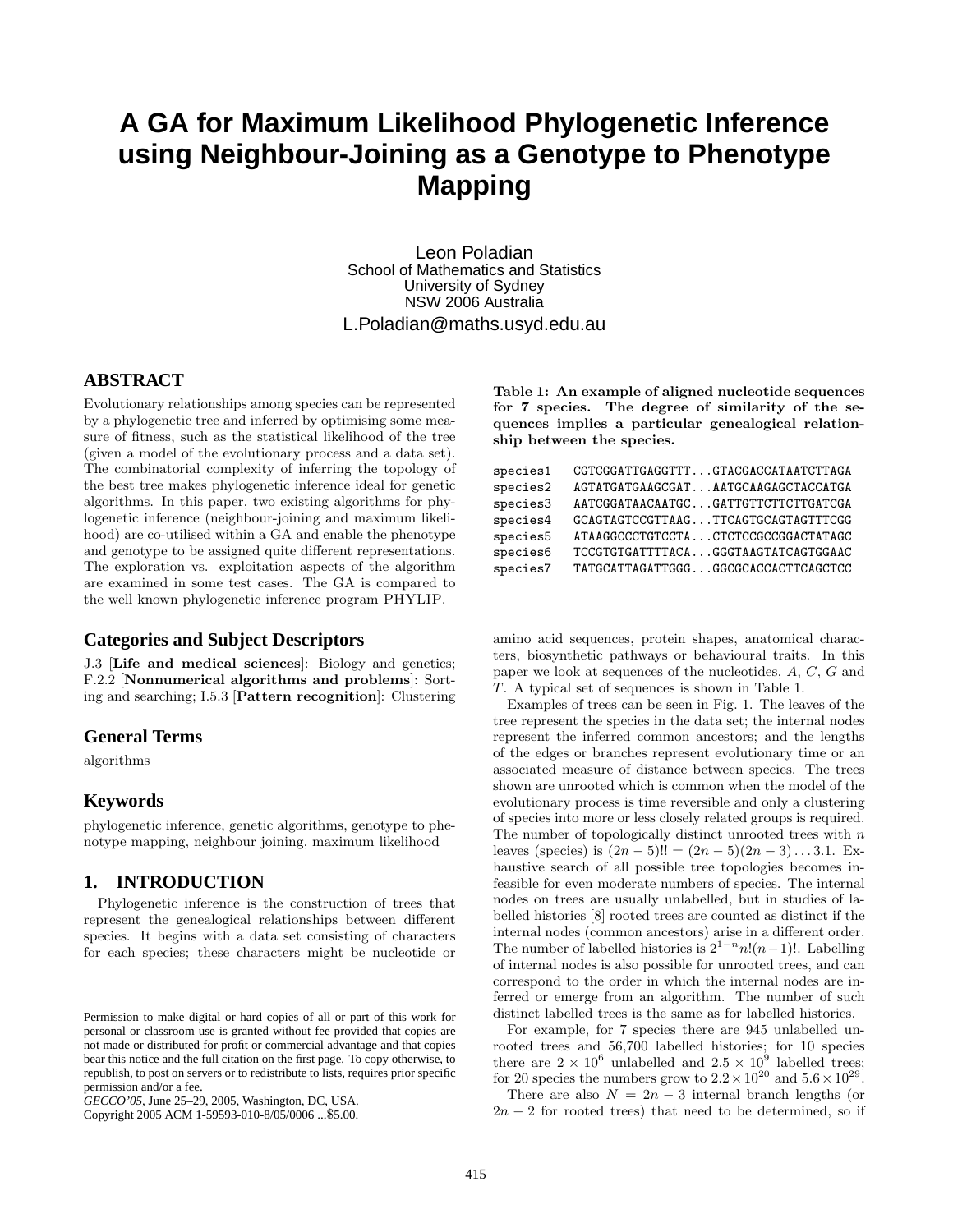we label the relevant combinatorial/topological search space as S then the full search space is  $\mathbb{S} \otimes (\mathbb{R}^{\bar{+}})^N$ . This is the phenotype space in which the GA in this paper searches.



Figure 1: The three tree topologies, with 7, 10 and 20 species respectively, used to test the genetic algorithm. The encircled regions are parts of the trees most difficult to reconstruct.

For each pair of species, the total length of the edges which connect them can be calculated. This is a symmetric matrix containing a positive parameter for each pair of distinct species. The diagonal entries are zero. These  $M = n(n-1)/2$  positive numbers will be used to represent the tree. The space of all matrices of this form (called distance matrices) is  $(\mathbb{R}^+)^M$ . This will become the *genotype* space in which the GA operates. An algorithm for constructing a tree from a distance matrix is discussed later.

The main idea of this paper is to have different representations for the genotype and phenotype: one is a matrix, the other is a tree. Separating the genotype from the phenotype necessitates the use of a good mapping from one space to the other, but also allows the use of a different set of genetic operators.

In Section 2 existing algorithms are briefly reviewed and compared to the new ideas proposed here. Details of the genotype to phenotype mapping and the fitness function are given in Section 3. The operation and parameters of the GA algorithm are given in Section 4. The performance of the algorithm is analysed in Section 5.

# **2. EXISTING ALGORITHMS FOR PHYLOGENETIC INFERENCE**

Two recent books [29, 12] on phylogenetic methods give theoretical details and case studies for many current phylogenetic algorithms. Two specific approaches are of relevance here: maximum likelihood and distance based methods.

Maximum likelihood methods use a statistical model of the evolutionary process to compare candidate trees (hypotheses) and determine which is the most likely. Each competing hypothesis consists of three parts: the topology of the tree, the lengths of the edges, and the evolutionary model parameters (i.e. how nucleotide changes occur). Given a specific tree, a very efficient algorithm [12] exists for calculating its likelihood.

The definition of fitness (e.g. likelihood) and its calculation are independent of the method used to search for good candidate tree topologies or to optimise the edge lengths for a given tree shape. In many implementations, new candidate topologies are obtained by transformations applied directly to the tree. In order of increasing complexity (and disruption of the tree shape) these are: nearest-neighbour interchange (NNI) where one of the two subtrees on one end of an internal edge is swapped with one of the two subtrees at the other end; subtree pruning and regrafting (SPR) where a subtree is detached from one part of the tree and reattached elsewhere; tree bisection and reconnection (TBR) where an internal edge is deleted, the roots of the two subtrees are ignored, the trees are rotated and reattached arbitrarily. The space of all trees can be spanned more or less efficiently using any or all of these transformations. One of the best known phylogenetic inference packages, PHYLIP [11], has a maximum likelihood algorithm that constructs trees by gradually adding in each additional species and has options to perform various rearrangements of the trees as above.

The combinatorial part of the search is always regarded as the difficult aspect of the search, with the optimisation of the branch lengths considered unproblematic. Often hill climbing is used to optimise edge lengths for each given topology, but it has been shown [2] that even with as few as 4 species, there can be multiple maxima in the space  $(\mathbb{R}^+)^N$  and hill climbing can fail to find the global optimum even if it is unique.

Distance-based methods are amongst the most rapid and simplest algorithms for phylogenetic inference and have two separate stages. The first stage determines an evolutionary distance between all pairs of species. This distance can be as simple as the fraction of nucleotide sites that differ between two gene sequences, or more elaborate by incorporating assumptions about different probabilities of different types of mutations. In the second independent stage, the matrix of pairwise distances is then used to construct a tree topol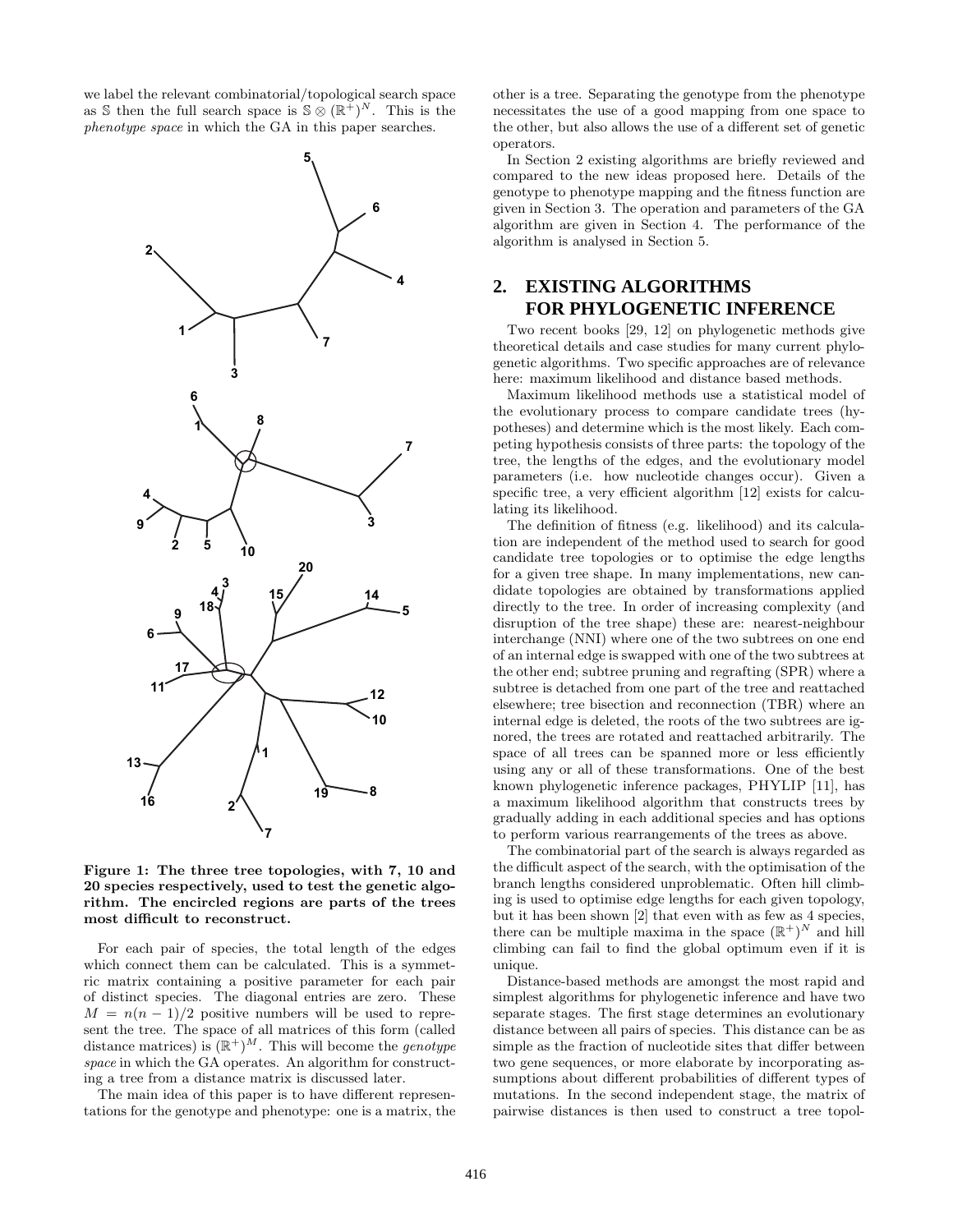ogy. That is, a tree is sought such that the total length of the edges joining pairs of species is as similar as possible to the distance between species determined by the evolutionary model. One of the most efficient methods for this is a type of cluster analysis: the Neighbour-Joining (NJ) algorithm developed by Saitou and Nei, [28] and subsequently refined by Studier and Keppler [33]. The tree produced by this algorithm can only be regarded as a heuristic solution since it is not clear what it optimises; however, this tree is often very similar to the optimal trees found by other algorithms. Indeed the NJ tree can be used as a starting point for more sophisticated searches. The NJ algorithm has some interesting properties that suggest it would make a good genotype to phenotype mapping as discussed in the next section.

## **2.1 GA-based Searches**

Thus, many aspects of the search problem make phylogenetic inference ideal for population based methods such as genetic algorithms. The first application of GA to phylogenetic inference appears to be by Matsuda in 1996 [21]. Since then several variations have been proposed by Lewis [20]; Moilanen [22]; Katoh, Kuma and Miyata [17]; Brauer  $et \ al.$  [1]; Lemmon and Milinkovich [19]; Congdon [3, 4, 5]; Poladian and Jermiin [24, 23]; and Shen and Heckendorn [31].These approaches all use some combination of mutation and crossover (recombination) operators based on NNI, SPR or TBR. They differ in whether the genetic operators are combined with exhaustive local searches, and other attributes of selection and diversity maintenance (eg. niching and crowding). What all these methods have in common is that the genetic operators are applied directly to the tree.

The advantages of directly manipulating trees is that genetic operators can be chosen that clearly exhibit properties such as locality (small mutations lead to similar looking trees) and heritability (offspring have features that resemble their parents). One disadvantage of working directly with the phenotype is that most common recombination operators need to be accompanied by a complicated repair mechanism to ensure that the offspring have meaningful phenotypes: mapping cleverly to another space may lead to representations and genetic operators that do not need repair or where repair is trivial. Other more theoretical advantages of using a alternate representation of trees are discussed in section 6.

## **3. REPRESENTATION AND FITNESS**

There are a few studies that have explored the idea of representing the tree using an alternate structure. Reijmers et al. [26] compared a distance matrix representation with a Prüfer number [25] representation. The distance matrix representation performed poorly; however, only one set of mutation/recombiantion operators was investigated for each representation; thus, it the operators might be responsible for the poor performance rather than the representation itself. For example, Cotta and Moscato [6] compared two different types of recombination and mutation operators with the same Prüfer-like representation, and observed differences in performance. Gottlieb et al. [14] came to a definite conclusion that Prüfer numbers were a poor representation since for almost all common genetic operators only a negligible fraction of the genotype space provides high locality and heritability. These studies lead to the conclusion that representations cannot be considered in isolation from

the genetic operators that will be applied to them, and more importantly both the representation and the genetic operators should exhibit locality and heritability.

## **3.1 Genotype and Phenotype**

The genotype is a distance matrix: a symmetric  $n$ -by- $n$ matrix with strictly positive entries in all off-diagonal entries (the diagonal entries are zero and irrelevant). The rows and columns represent the species and the entries conceptually correspond to some evolutionary distance between pairs of species; but, most importantly they serve as parameters that undergo cross-over and mutation and map onto specific phenotypes.

The phenotype is a strictly bifurcating un-rooted tree with n leaves (the number of species). The internal nodes are the inferred common ancestors and trees with differently labelled internal nodes are considered distinct; the lengths of the edges (branches) represent evolutionary time. The topology and edge lengths together are required to calculate the fitness function.

## **3.2 Genotype to Phenotype Mapping**

The NJ algorithm is used as a mapping from the genotype space  $(\mathbb{R}^+)^M$  to the phenotype space  $\mathbb{S} \otimes (\mathbb{R}^+)^N$ . The genotype to phenotype mapping is akin to an artificial embryogeny [32]. However, artificial embryogeny, especially in the context of ALife, is often about the unfolding of complexity (often with phenotypes of arbitrary complexity) from very compact genotypes with the mapping mimicking some developmental process. Whereas, here, it is more important that the genotype space have efficient and convenient crossover and mutation operators, and that the phenotype space have efficient fitness calculations.

The NJ Algorithm takes a matrix of pairwise distances, identifies the pair of species which are closest (neighbours) and joins both of them to their most recent common ancestor, determining the edge lengths and creating one internal node in the tree. The two species are then set aside and replaced by the single new node, and a new matrix of distances is calculated. This matrix has one less row and column, and the algorithm is applied recursively until all species and internal nodes are joined.

The algorithm will construct a tree from any matrix of distances. However, if the entries in the matrix do not satisfy what is known as a four-point metric inequality [30, 13], then some of the tree edges will be assigned negative lengths. When negative lengths occur they are simply replaced by their absolute value and the distance matrix is recomputed from this repaired tree. It is observed that repair becomes less and less frequent as the GA algorithm proceeds, unless the data corresponds to trees with genuinely small internal edges that may be obscured by statistical noise.

Some of the beneficial properties of NJ are discussed here. Small changes in the entries of the distance matrix usually result in small changes to the edge lengths of the corresponding tree (thus offspring usually resemble parents and the population evolves smoothly from generation to generation). However, sometimes small changes in the distance matrix can change the order in which nodes are joined; this can have a domino effect and produce moderate to large changes in the topology of the tree (thus sometimes offspring can be quite novel). However, unlike the tree transformations discussed above, this change in topology approximately con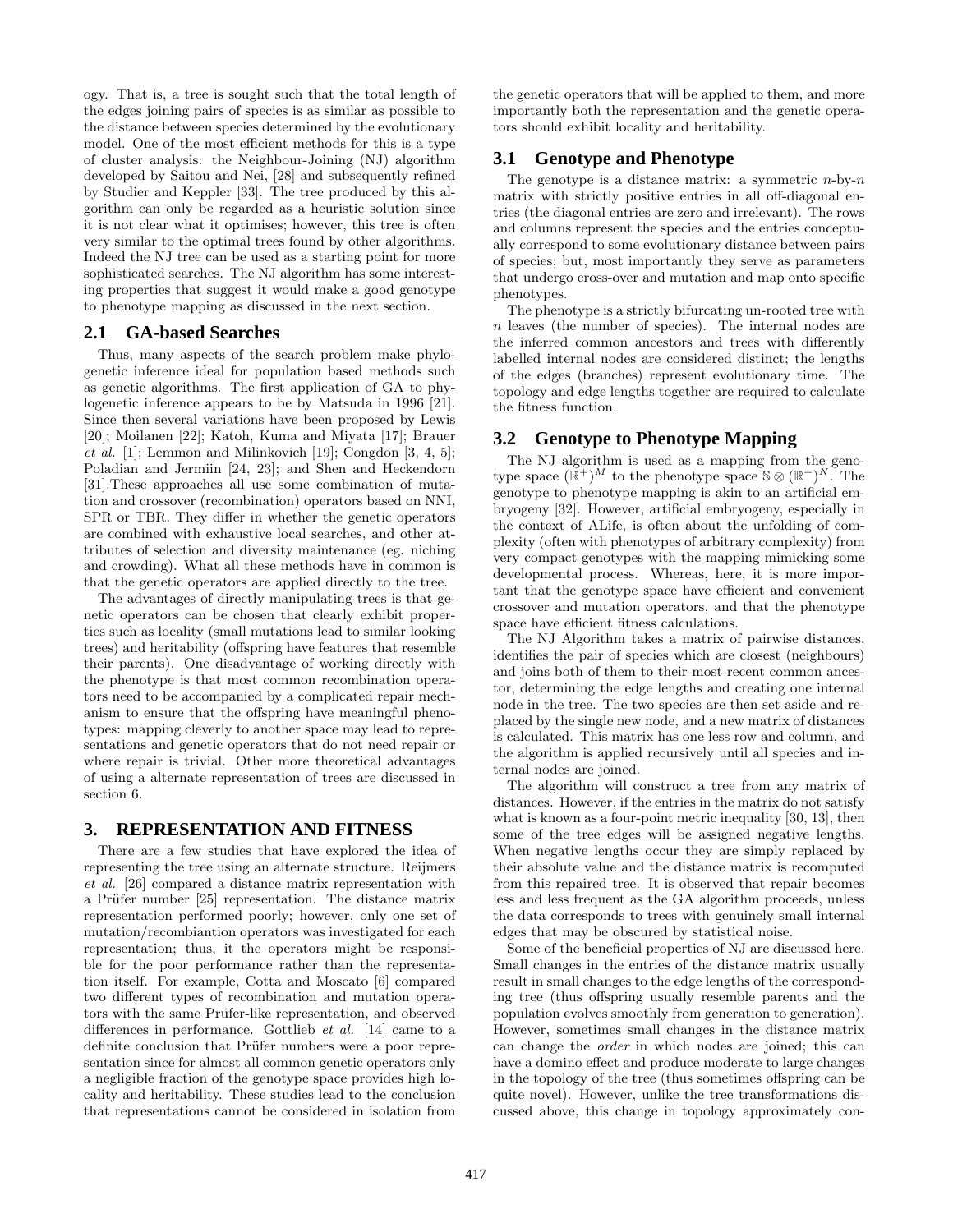serves the inter-species distances and is therefore less likely to produce highly detrimental changes in the fitness of offspring. Furthermore, the distance between a specific pair of species depends on the edge lengths that join these two species and is insensitive to changes and rearrangements in the topology of other parts of the tree. Therefore, changes which only affect some entries in the distance matrix will tend to preserve aspects of the tree corresponding to the unchanged distances. Thus again, topological transformations can occur that preserve certain inter-species relationships.

## **3.3 Fitness Calculation**

The Felsenstein pruning algorithm [10] is used to calculate the fitness of each candidate tree. The algorithm uses the original nucleotide data and the choice of evolutionary model is independent of all other aspects of the GA. The model requires the specification of the expected frequencies  $p_x$  of the nucleotide bases and a transition probability matrix  $P_{xy}(t)$  that describes the probability that a nucleotide  $x$  will have changed into a nucleotide  $y$  after an elapsed evolutionary time  $t$ . In this paper, the simplest model proposed by Jukes and Cantor [16] is used where all nucleotides occur with equal probability and mutate into each with equal probabilities at a constant rate. Likelihood values are usually extremely small probabilities and thus it is conventional to quote and discuss all results in terms of the logarithm of the likelihood, which will be a negative number.

# **4. THE GENETIC ALGORITHM**

## **4.1 Initialisation**

The starting population candidates were obtained from random distance matrices. Provided the initial population is not lacking in diversity, the outcome of a good genetic algorithm should be independent of the starting configuration. However, the time to convergence will depend on the starting population, and in a practical situation one might also seed the initial population with candidates obtained by other algorithms or certain prior information. To observe the performance of the algorithm under the harshest conditions, it was decided not to direct the GA towards specific regions of the phase space by seeding or biasing the initial population.

## **4.2 Selection Operators**

A standard fitness based tournament selection is used for reproduction. Each individual is guaranteed to compete in at least one tournament, but also has a statistical expectation of competing in  $m-1$  additional tournaments, where m is the population size divided by the tournament size. The number of tournaments is equal to the population size and the winner of each tournament is selected into the next generation. Each pair of individuals is then replaced by two new individuals using the cross-over or recombination operator described below. After some trial and error, a population size of 500 and tournament size of 5 was used.

## **4.3 Recombination-Mutation Operators**

Special genetic operators that act on matrices were invented. In earlier work, Reijmers et al. [26] adopted the obvious strategy of randomly selecting each entry of the distance matrix from either parent. Thus individual entries in the matrix play the role of independently assorted

Mendelian genes. Their GA exhibited poor performance and this can be attributed to the lack of heritability in such a disruptive operation.

The crossover or recombination operation used here is uniform crossover with entire rows of the distance matrices playing the role of individual genes. Cross-over is achieved by swapping some subset of rows of the distance matrix between two individuals and then "symmetrising" the resulting distance matrices. Specifically:

- 1. A number  $p$  is chosen randomly from the interval  $[0, 1]$ .
- 2. For each species, the corresponding rows of the distance matrix are interchanged with probability p. Thus, on average, each child inherits about pn rows (species) from one parent and  $(1 - p)n$  rows (species) from the other parent.
- 3. If species  $i$  and  $j$  were both exchanged or both not exchanged then the entries in the distance matrix satisfy  $d_{ij} = d_{ji}$ . (The inter-species distance is thus also inherited unchanged from one parent.) No symmetrisation is required for such entries.
- 4. For those entries where  $d_{ij} \neq d_{ji}$  a real-parameter stochastic average crossover is needed.

In the absence of selection pressure a good crossover operator should not reduce the diversity of the population (or change its average properties). Three well-known real parameter crossover operators that have the above properties are blend crossover  $BLX-\alpha$  [9], Voigt's fuzzy recombination [34] and simulated binary crossover [7]. BLX was used since it is the easiest to implement, and after some trial and error a value of  $\alpha = 1.0$  was chosen. The use of BLX also introduces new parameters into the population, therefore it is not immediately obvious that an independent mutation operator is also required. The large value of  $\alpha$  is, in a sense, enhancing the role of mutation. In the interest of simplicity, no additional mutation was introduced, however the benefits of additional mutation or different values of  $\alpha$  will be explored in future work.

## **5. PERFORMANCE ON SIMULATED DATA**

## **5.1 Simulation Method**

The benefits of using simulated data are that the evolutionary model, tree topology and edge lengths used to generate the nucleotide sequences are known and thus the results of the optimisation can be compared to these values. For each of the cases with 7, 10 and 20 species, a distance matrix was created with random entries in the range 0 to 1. The NJ algorithm was used to construct a tree. These three tree topologies are shown in Fig. 1. Nucleotide sequences of length 500 were then generated by simulating evolution on these trees. The simulation is essentially the inverse of the likelihood calculation. Starting from any one node, a random sequence of nucleotides is generated for this node. The probability matrix  $P_{xy}(t)$  is then used to create a sequence of nucleotides at neighbouring nodes. A length of 500 nucleotides was used to keep the time taken to perform the fitness calculations down. In analyses with moderate numbers of species, it has been suggested that sequences of several thousand nucleotides are required for statistically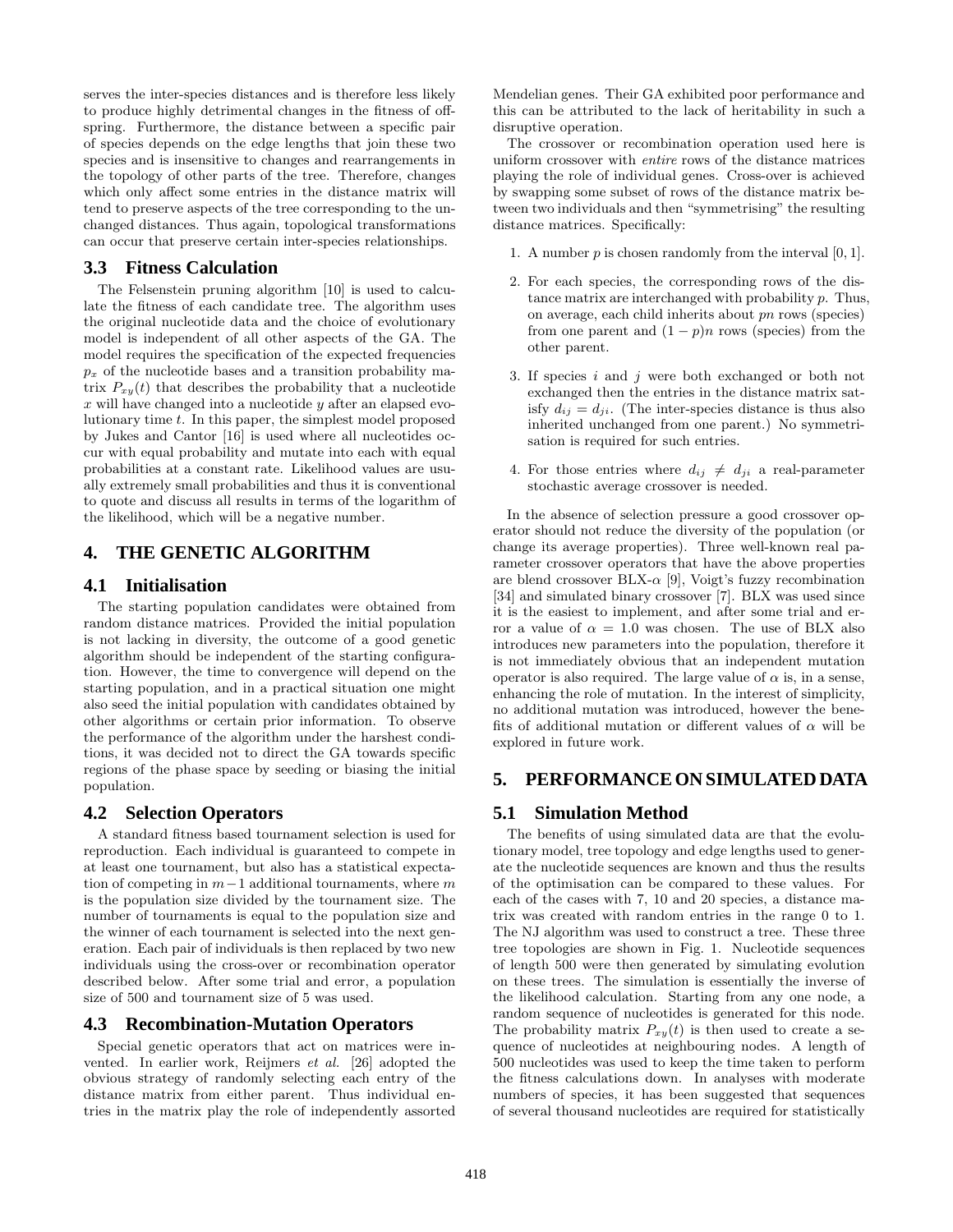significant results. The analysis was also compared to the results from the widely used PHYLIP program [11] to compare the final trees and likelihood values. In every case, PHYLIP recovered the tree topology used to simulate the data, with edge lengths within a few percent of the original values. With only 500 nucleotides, small difference are expected due to statistical fluctuations during simulations, The edge-lengths shown in Fig. 1 are drawn proportional to the lengths found by the PHYLIP program.

The GA was run 10 times for each tree using the simulated nucleotide sequences as input. Information was collected on the best likelihood value in each generation, the number of novel topologies emerging in each generation and the average and maximum number of generations that particular tree topologies persisted.



Figure 2: The log(likelihood) from each of the 10 runs as a function of generation for (a) 7 (b) 10 (c) 20 species. In each case the best value from the GA

is compared to that from PHYLIP. N.B. The results for 20 species are shown over 100 generations.

#### **5.2 Convergence**

In every run, the GA uncovered the tree topology used to simulate the data. However, as the number of species increased the best likelihood value attained by the GA fell slightly short of the maximum found by PHYLIP. The edge lengths of the trees in the final population also disagreed by a few to several percent. These results suggest that although this GA was good at searching the combinatorial space of topologies it could probably gain by being hybridised with a more conventional local search to optimise the edge lengths of the trees. The convergence of the log-likelihood with generation and the best values found are shown in Fig. 2.

In the 7 species case, the final populations contained only the correct tree topology, but with up to 4 different versions of labelling of the internal nodes. This occurs because the edge lengths of the optimal tree topology have not sufficiently converged and alternate orderings of the neighbour joining takes place. This is another indication that a hybrid approach is necessary.

In the 10 species case, the final populations contained two distinctly labelled versions of the same tree topology. The results are somewhat better than expected: the presence of a very short internal branch (as indicated by the circle in Fig. 1) combined with the lack of tight convergence of the edge lengths should lead to some alternate topologies persisting in the population.

In the 20 species case, three internal nodes of the tree were slightly problematic. These nodes are indicated on the tree in Fig. 1. The final populations contained the correct topology, but also contained different topologies corresponding to slightly different connections between these three internal nodes. In some cases as many as a dozen different labelled topologies and several distinct tree shapes still exist in the population even after 100 generations.

Table 2 shows the degree of edge length convergence for the distinct labelled topologies surviving in the final population of one of the 7 species runs. After only 50 generations, the edge lengths have converged to better than 3% for those connected to the species, and the internal edge lengths to 6%.

| of -4707.9.    |           |          |           |           |       |  |  |
|----------------|-----------|----------|-----------|-----------|-------|--|--|
| i.             |           | Phylip   |           |           |       |  |  |
| 1              | 8, 0.343  | 8,0.340  | 11, 0.346 | 12, 0.339 | 0.344 |  |  |
| 2              | 8, 0.956  | 8,0.952  | 11, 0.954 | 12, 0.954 | 0.947 |  |  |
| 3              | 9.0.497   | 9,0.500  | 12, 0.506 | 11, 0.504 | 0.510 |  |  |
| 4              | 11, 0.675 | 12,0.668 | 9.0.666   | 9, 0.661  | 0.685 |  |  |
| $\frac{5}{2}$  | 12, 0.814 | 11,0.818 | 8,0.818   | 8,0.816   | 0.820 |  |  |
| 6              | 12, 0.362 | 11,0.358 | 8, 0.359  | 8, 0.358  | 0.354 |  |  |
| $\overline{7}$ | 10, 0.313 | 10.0.312 | 10, 0.314 | 10, 0.321 | 0.427 |  |  |
| 8              | 9.0.224   | 9,0.224  | 9, 0.234  | 9, 0.240  | 0.219 |  |  |
| 9              | 10, 0.845 | 10,0.846 | 10, 0.820 | 10, 0.812 | 0.695 |  |  |
| 10             | 11, 0.822 | 12,0.818 | 12, 0.835 | 11, 0.842 | 0.711 |  |  |
| 11             | 12, 0.226 | 12,0.234 | 12, 0.220 | 12, 0.226 | 0.211 |  |  |

Table 2: The four best (surviving) labelled topologies in the 7 species case. All have a log likelihood

## **5.3 Exploration vs. Exploitation**

An interesting feature of any GA to try to understand is the balance between exploration and exploitation. In this GA, exploration is equivalent to topological innovation, that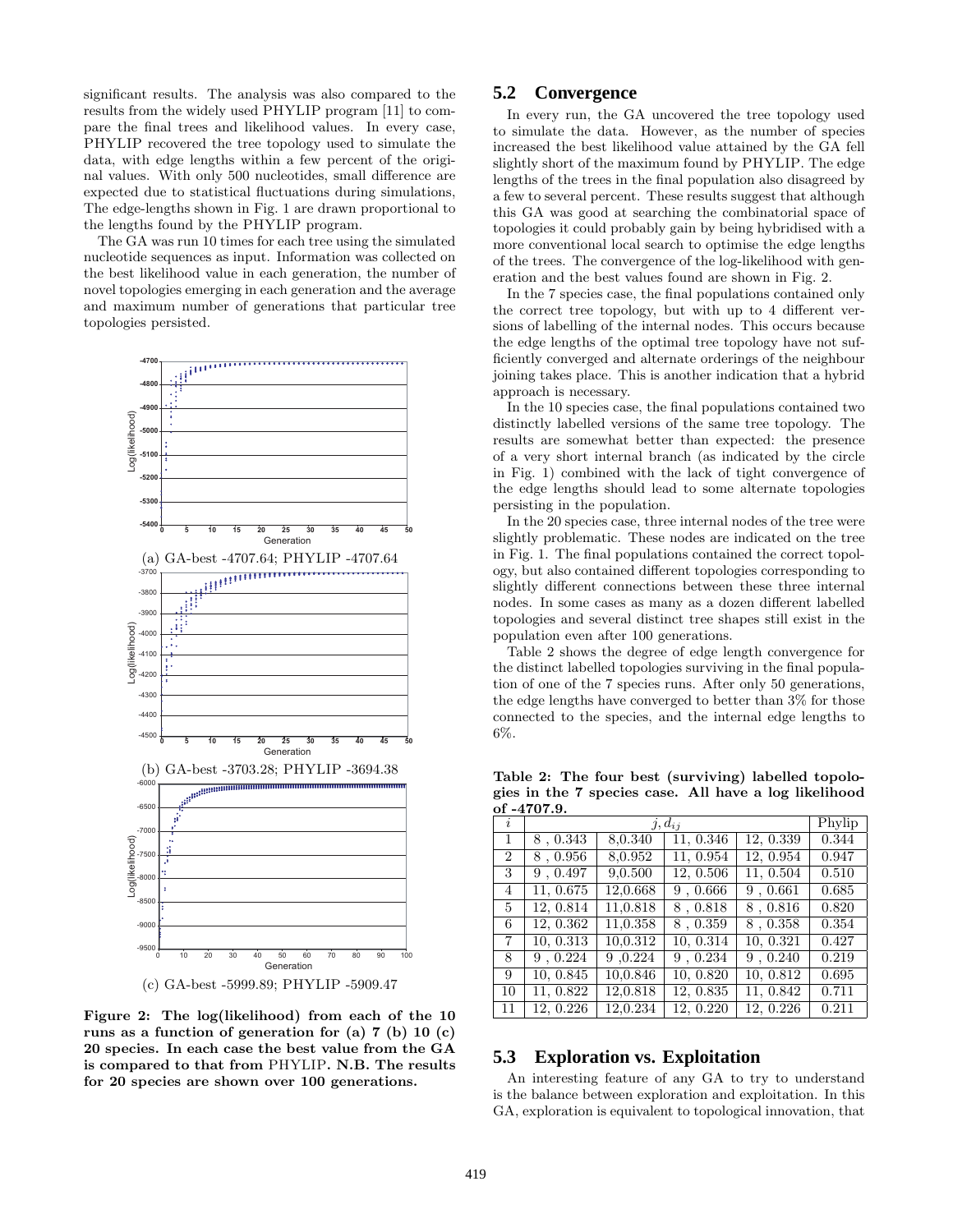is, the creation of labelled tree topologies that did not exist in earlier generations. It is important in early generations to search the space broadly and find many diverse candidates to avoid premature convergence to a local optimum. Later, in the exploitation phase, it is more important to refine the fitness of the best candidates and spend less time exploring since the chance of finding worthwhile novel trees is less.



Figure 3: The solid (upper) curve shows the number of distinct labelled trees in each generation. The dashed (lower) curve shows the number of novel trees in each generation (i.e. labelled trees that did not exist in the previous generation). Results are averages over 10 different runs for (a) 7 (b) 10 and (c) 20 species.

The number of distinct trees and the emergence of novel trees per generation is shown in Fig. 3. Another indicator of progress is the persistence of good solutions; in this case: the number of generations that a labelled tree topology will exist in the population before disappearing. The average and maximum lifetime of the tree topologies as a function of the generation in which they first occurred is shown in Fig. 4.

For the 7 and 10 species cases, the exploration phase lasted about 5 to 7 generations; for the 20 species case, though, the exploration continued for more than 20 generations. In the exploration phase many new trees are discovered; on average these trees last less than two generations and even the most persistent ones survive less than 10 generations.

At some point, trees are discovered that essentially remain in the population for very long periods of time (sometimes forever). For 7 and 10 species this occurs around generation 10; for 20 species it is around generation 30 to 40. These are the trees that very strongly resemble the optimal tree topologies. The global peaks in Fig. 4 reveal the generation in which indefinitely persisting trees (i.e. the optimal topology) first appear.



Figure 4: The solid (upper) curve shows the maximum observed lifetime of trees born in that generation. The dashed (lower) curve shows the average lifetime of trees born in that generation. Results are averages over 10 different runs.

After this discovery phase, new tree topologies are still discovered but most do not last very long, and most of the effort of the GA goes into refining the edge lengths of the trees already found. This is the consolidation or exploitation phase.

In the 7 species case, during the 10 runs, between 4060 and 5229 different labelled trees were examined. Depending on the run, the last novel tree appears sometime between generation 19 and 48. In most cases, there were two to four distinct labelled trees equally populating the last generation.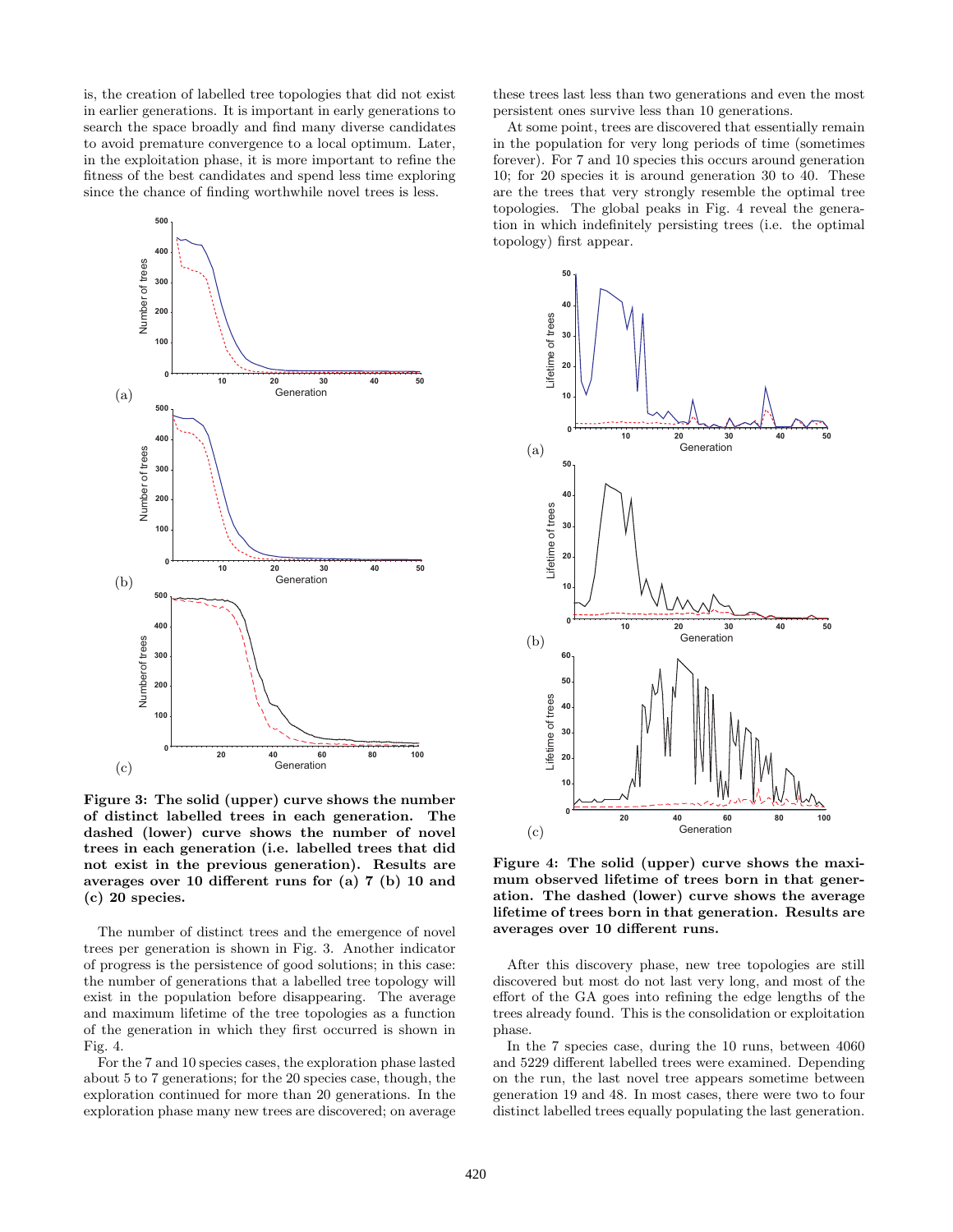In the 10 species case, between 4892 and 5689 different labelled trees were examined. Depending on the run, the last novel tree appears sometime between generation 27 and 38. In every case, there were two distinct labelled trees equally populating the last generation.

In the 20 species case, between 17911 and 20332 trees were examined. New trees emerged at all stages up to 100 generations.

In the 7 species case, about 5% of the total number of possible trees are explored before the best topology is found. In the 10 species case, only slightly more trees are explored but this represents only  $10^{-5}\%$  of the total space. Four times as many trees are explored in the 20 species case, although the combinatorial space is 20 orders of magnitude larger. This observation in itself suggests the GA has good scaling properties.

## **6. CONCLUSION**

The preliminary analysis of the three cases studied here revealed both positive and negative attributes of the GA developed here. The behaviour of the GA can be considered in terms of three phases: an initial exploration phase, followed by discovery of good solutions (or partial solutions) and a final exploitation phase. The lengths of these phases varies with the number of species. One expects that the lengths of these phases should also depend on the parameters of the GA (such as population and tournament size) and this is a study that needs to be conducted next.

Much longer studies are needed to confirm typical convergence times for cases with 20 or more species, but the results here do indicate that the length of the exploration phase grows slowly with the number of species. More analysis is needed to determine the precise relationship (and hopefully confirm a low power law behaviour). Certainly, the search spaces varied by a very large number of orders of magnitude with only 3 to 4 times variation in the time taken to locate some good solutions. However, the above suggests that the algorithm has good initial behaviour and a reasonable balance of exploration and exploitation.

In all the cases tested, the GA found the original tree topology used to simulate the data, which agreed with the optimal solution found by PHYLIP. The algorithm did make a smooth transition to a more exploitative phase in later generations, but the performance of the algorithm in refining the values of the edge lengths was a bit slow. Slightly more worrying is that although the correct topology was present in the final population, several alternate topologies were also still present in the 20 species case after 100 generations. These alternate topologies sometimes appear to have higher likelihoods, but only because the edge lengths of these trees have yet to be accurately refined.

The persistence of these non-optimal topologies is hoped to be resolved by the same mechanism planned to resolve the slow convergence of the edge lengths: hybridisation with a specialised approach to refining the numerical values once or while the correct topology is being discovered.

A more detailed statistical analysis of the algorithm is worthwhile and underway as well as studying its performance on larger numbers of species and the incorporation of a special local optimiser.

In terms of a more theoretical analysis of the algorithm, a disadvantage of working directly with the trees has been the concept of the distance between two tree topologies in tree-space. There are a number of metrics that have been discussed in the literature. Some do not include any information on edge lengths, those that do include the Robinson-Foulds metric [27] and the branch score [18]. More recently, Holmes [15] has explored the need for good metrics in developing statistics for phylogenetic trees, and probability distributions in particular. Mapping from one space to another does allow a metric in one space to induce one in the other, and this may contribute to the discussion. However, it still remains a challenging question to quantitatively describe how various genetic operators reduce, preserve or increase diversity or flow through the phenotype space. By mapping to a simpler space, where well-defined distance metrics can be applied to matrices, some of these attributes may be more easily quantified. A better understanding of these concepts will also allow more sophisticated statistical approaches such as Bayesian inference to be applied.

## **7. ACKNOWLEDGMENTS**

The author acknowledges the financial support of the Australian Research Council. I would also like to thank Lars Jermiin and Susan Holmes for useful discussions, Alan Huang for some programming, and the reviewers for their helpful comments and contributions.

# **8. REFERENCES**

- [1] M. J. Brauer, M. T. Holder, L. A. Dries, D. J. Zwickl, P. O. Lewis, and D. M. Hillis. Genetic algorithms and parallel processing in maximum-likelihood phylogeny inference. *Mol. Biol. Evol.*,  $20:1717 - 1726$ ,  $2002$ .
- [2] B. Chor, M. D. Hendy, B. R. Holland, and D. Penny. Multiple maxima of likelihood in phylogenetic trees: An analytic approach. Mol. Biol. Evol., 17:1529–1541, 2000.
- [3] C. B. Congdon. Gaphyl: A genetic algorithms approach to cladistics. In L. DeRaedt and A. Siebes, editors, Principles of Data Mining and Knowledge Discovery, pages 67–68. Lecture Notes in Computer Science, Vol 2168, Springer, Berlin, 2001.
- [4] C. B. Congdon. Gaphyl: an evolutionary algorithms approach for the study of natural evolution. In Genetic and Evolutionary Computation Conference, pages 1057–1064, San Francisco, California, 2002.
- [5] C. B. Congdon. Phylogenetic trees using evolutionary search: Initial progress in extending gaphyl to work with genetic data. In *Congress on Evolutionary* Computation, Canberra, Australia, 2003.
- [6] C. Cotta and P. Moscato. Inferring phylogenetic trees using evolutionary algorithms. Lecture Notes in Computer Science, 2439:720–729, 2002.
- [7] K. Deb and R. B. Agrawal. Simulated binary crossover for continuous search space. Complex Systems, 9:115–148, 1995.
- [8] A. W. F. Edwards. Estimation of the branch points of a branching diffusion processes. J. Royal Stat. Soc., 32:155–174, 1970.
- [9] L. J. Eshelman and J. D. Schaffer. Real-coded genetic algorithms and interval-schemata. In L. D. Whitley, editor, Foundations of Genetic Algorithms, volume 2, pages 187–202. Morgan-Kauffman Publishers, San Mateo, CA, November 1993.